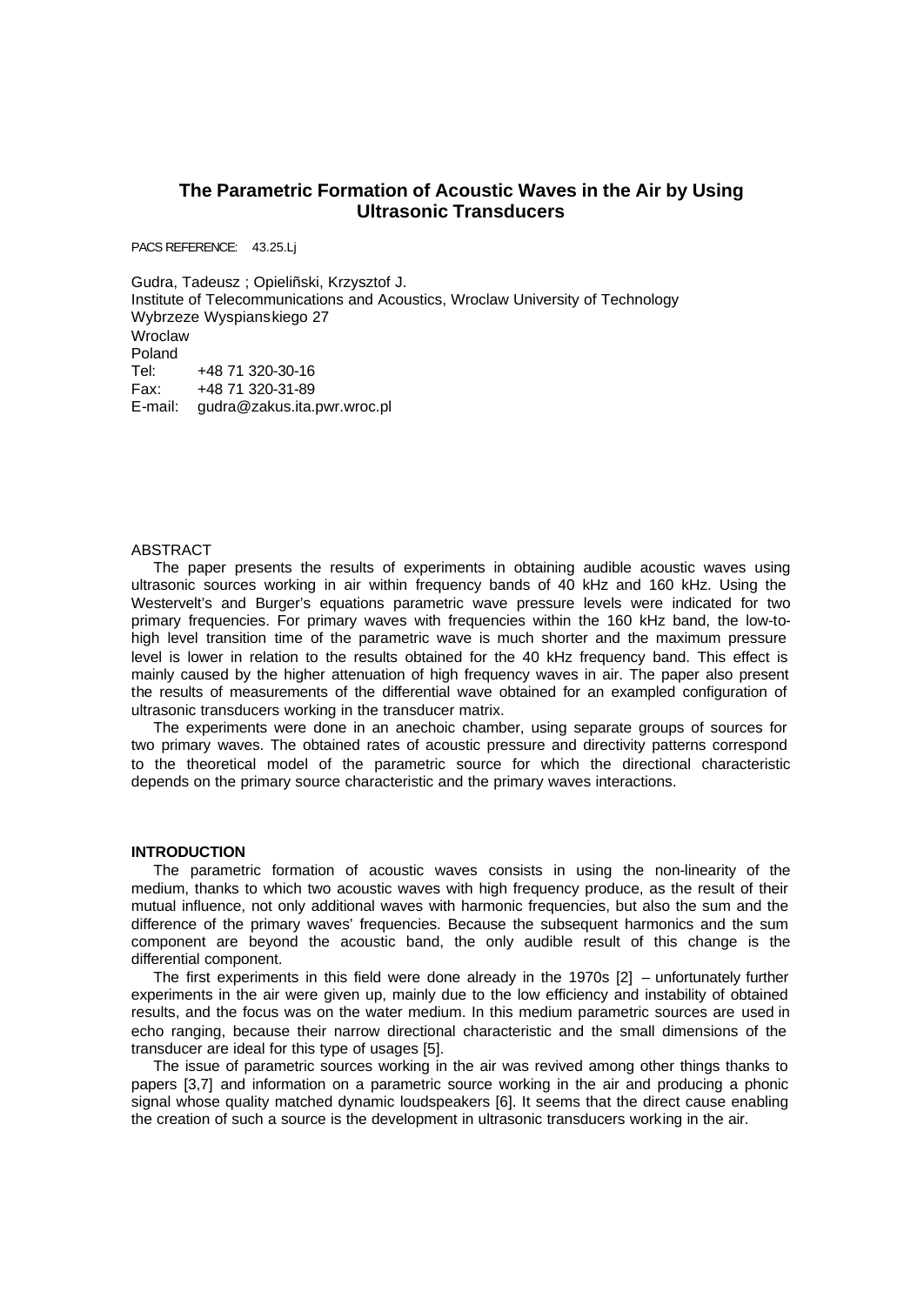## **THEORETICAL BASES OF PARAMETRIC WAVE FORMATION**

A monochromatic wave produced by a surface source with a high volume is subject to nonlinear distortion. The result of the influence of two monochromatic waves with different frequencies propagating in the same area is, among others, the formation of a wave with a frequency that equals the difference between the primary waves' frequencies. The efficiency of energy transmission from the propagated waves through particular transducers to the waves formed in the medium depends on the non-linear properties of the medium. The non-linearity of the medium is the cause of shortening the wave front, up to the point where discontinuity occurs (i.e. the shock wave). The wave front shortening effect may be considerably weakened because of losses and the wave dispersion phenomenon. The losses of the non-linear wave (for the flat wave) are defined by the Burgers equation:

$$
\frac{\oint P}{\oint x} - \frac{\mathbf{e}}{c^3 \mathbf{r}_0} p \frac{\oint P}{\oint t} = \frac{b}{2 \mathbf{r}_0 c^3} \frac{\oint^2 P}{\oint t^2},\tag{1}
$$

where:  $p -$  wave pressure,

*e* – non-linear parameter,

 $b -$  dissipativeness coefficient (bound up with the medium viscosity),

*c* – sound velocity,

 $\bm{r}_{\scriptscriptstyle 0}$  - density,

$$
t = t - \frac{x}{c}.
$$

The dissipativeness coefficient for air is defined as:

$$
b = \frac{4}{3} \mathbf{m} + \mathbf{x} \,,\tag{2}
$$

where: **m**– dynamic viscosity coefficient,

*x*– volumetric viscosity coefficient.

This coefficient is related to acoustic wave attenuation through the following dependence:

$$
a = \frac{w^2}{2r_0 c_0^3} b.
$$
 (3)

Table 1 compares the values of particular parameters describing the properties of water and air.

| <b>PARAMETER</b>                                                            | <b>MEDIUM</b> |                      |
|-----------------------------------------------------------------------------|---------------|----------------------|
|                                                                             | <b>WATER</b>  | AIR                  |
| Sound velocity c [m/s]                                                      | 1497          | 331                  |
| Density $r_0$ [kg/m <sup>3</sup> ]                                          | 997           | 1,29                 |
| Proper acoustic resistance $R_w$ [MPa/m]                                    | 1490          | 4,26                 |
| Total attenuation coefficient $a/f^2$ [10 <sup>-11</sup> s <sup>2</sup> /m] | 0,0025        | (for 160 kHz)<br>2.4 |
| Dissipativeness coefficient b [kg/(m \mome                                  | 0,004         | 0,00005              |
| Non-linearity parameter e                                                   | 3,5           | 1,2                  |

Tab.1. The values of particular parameters describing the properties of water and air.

Because the acoustic resistance of water is by far higher than that of the air, then in the case of identical deflections of the transducer's surface in the water and in the air the wave propagated in the water will have much more power, and so it is much easier to be found in the non-linear range. Additionally, water has more non-linear properties than the air, so the parametric formation of acoustic wave in the air is much more difficult.

The numeric results of the Burgers equation show that whereas the original wave amplitude falls as the distance from the source grows, the differential wave amplitude rises as the distance grows [1]. The frequency difference wave pressure on the acoustic beam axis can be obtained by solving the Burgers equations. The obtained dependences allow us to indicate the acoustic pressure on the beam axis, however they do not take into account the phenomena of non-linear diffraction and non-linear attenuation. Using the model proposed by Westervelt [8] the parametric transducer can be presented as the area of the environment limited by the cylinder surface. The expression describing the distribution of the frequency difference wave is as follows [4]: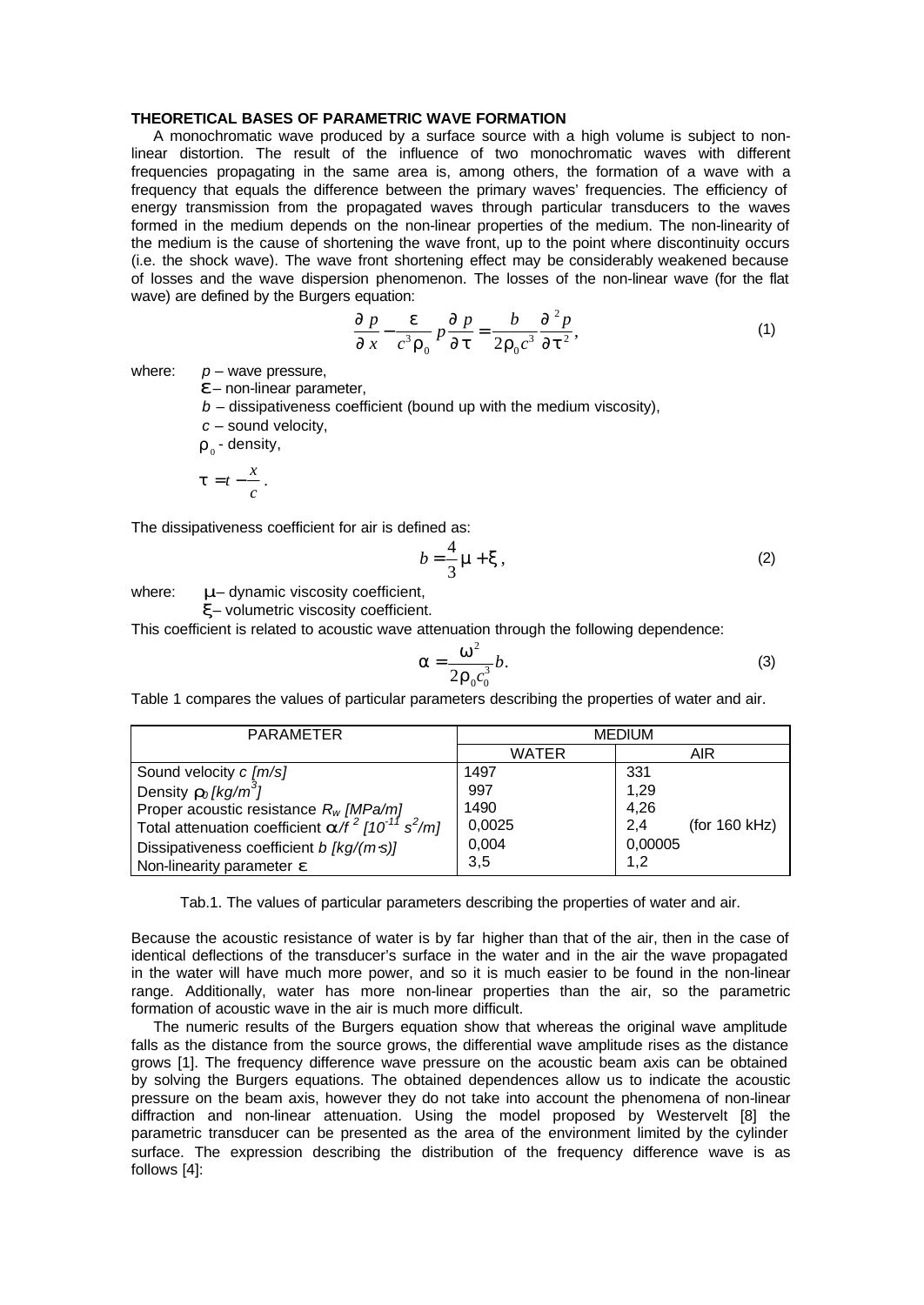$$
\underline{A} = -\frac{\mathbf{e}\Omega^2}{c^4 \mathbf{r}_0} \frac{e^{-i\mathbf{K}R_0}}{4\mathbf{p}R_0} D_t D_t, \qquad (4)
$$

- where:  $D_f$  the directivity indicator defining the influence of the pressure distribution in the horizontal cross-section of the beam upon the shape of the directional characteristic,
	- $D_l$  directivity indicator defining the influence of the distribution of primary waves' amplitudes in the propagation direction upon the shape of directional characteristic of the frequency difference wave.

Calculations included in the paper [4] lead to the following conclusions:

- the directional characteristic for the frequency difference wave is approximately equal to the width of the major lobe of primary waves' characteristics,
- pressure distribution on the surface of the transducer generating the primary wave has no influence on the shape of the directional characteristic of the parametric transducer,
- parametric transducers have a fixed width of the directional characteristic within a broad frequency range and do not have any side lobes,
- the shape of the directional characteristic, unlike in traditional transducers, is not influenced by pressure distribution in the horizontal cross-section of the acoustic beam, but by the distribution of amplitudes of primary waves along the radiation axis.

Figures 1a and 1b show differential waves' levels calculated according to the Burgers equation for the frequencies of 40 kHz and 39 kHz as well as of 160 kHz and 159 kHz, whereas Fig.1c and 1d present parametric waves' levels calculated from the Westervelt equation for the same primary waves' frequencies.



Fig.1. Differential waves' pressure level calculated: a) acc. to the Burgers equation for the frequencies of 40 and 39 kHz, b) acc. to the Burgers equation for the frequencies of 160 and 159 kHz, c) acc. to the Westervelts equation for the frequencies of 40 and 39 kHz, d) acc. to the Westervelts equation for the frequencies of 160 and 159 kHz.

#### **THE CHOICE OF ULTRASONIC TRANSDUCERS FOR THE EXPERIMENT**

Ultrasonic transducers used for the parametric formation of acoustic wave in the air should meet the following criteria:

- operating with a continuous wave,
- producing an appropriately high volume of acoustic pressure (above 100 dB),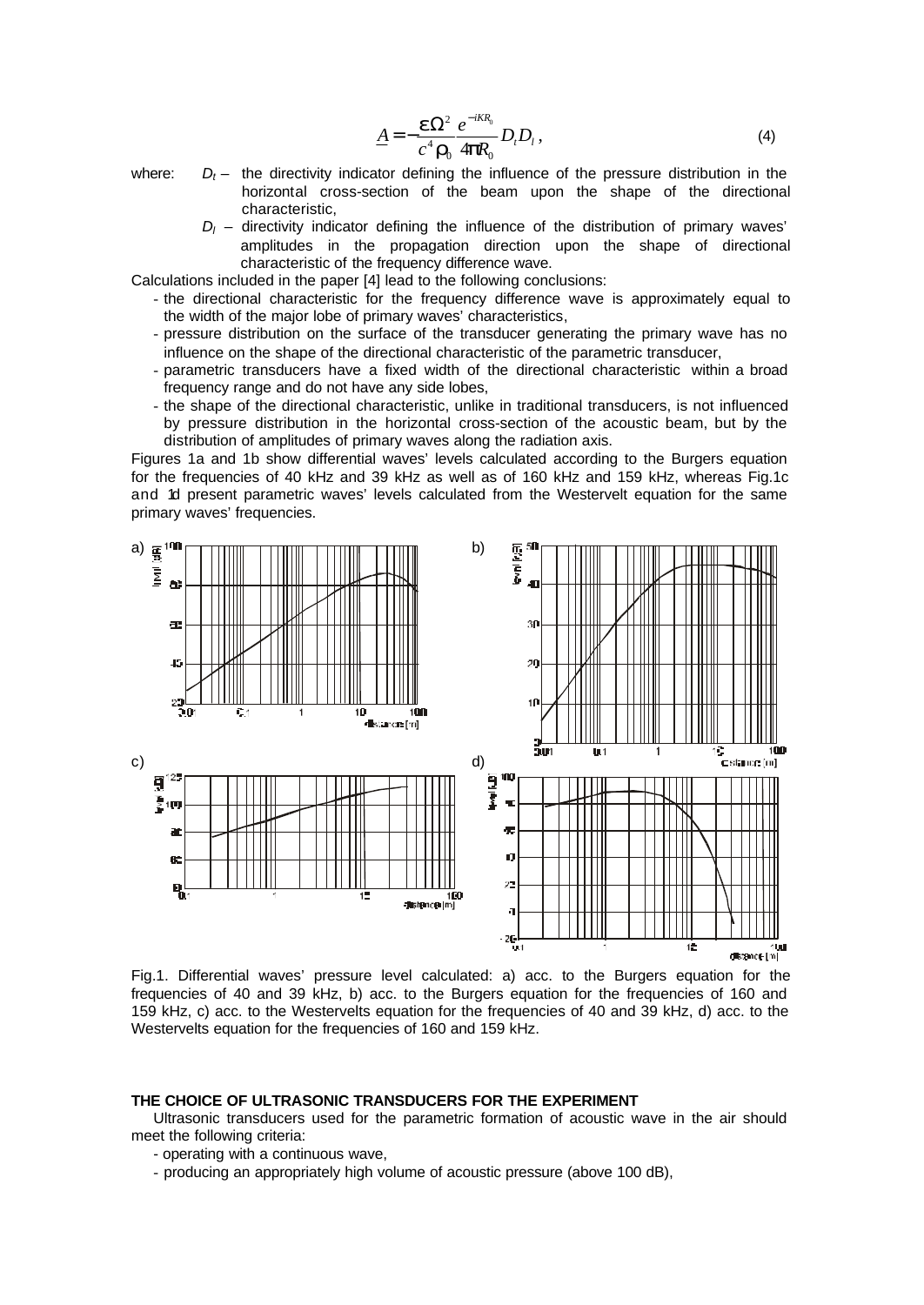- the working frequency of the transducers should match the calculated primary waves' frequencies,
- the dimensions of the transducers should enable their connecting in order to create a transmitting matrix.

These conditions are fulfilled by transducers manufactured by the Japanese firm MURATA, with the working frequency of 40 kHz, allowing us to generate the pressure volume  $L = 106$  dB at the distance of 30 cm. This frequency was chosen because of the relatively small, within this frequency range, attenuation of ultrasonic waves: 1,22 dB/cm.

To obtain a differential frequency of about 1 kHz, the primary waves' frequencies were 39 kHz and 40 kHz. 16 pairs of transducers were selected, enabling the formation of the acoustic pressure level  $L = 100$  dB at the distance of 1 m from the source. The selected transducers differed only slightly in their resonance frequencies and the quality factor, and particular transducers had one resonance and the input impedance *Z* = 650 Ω. The transducers were fixed in the matrix (Fig.2a) and joined in parallel, and the resultant impedance was ca 50  $\Omega$ .

The other groups of transducers used in this research were transducers designed to operate in the air, manufactured by the Polish firm CERAD and working at the frequency of 160 kHz. These transducers were built into a matrix consisting of 18 transducers altogether (Fig.2b). In order to obtain the differential frequency equaling 1 kHZ, the frequencies of primary waves were 160 kHz and 159 kHz.



Fig.2. Distribution of transducers in the matrix in the band of: a) 40 kHz, b) 160 kHz.

### **MEASUREMENT RESULTS**

The measurements' purpose was to examine to what extent the theoretical assumptions related to the phenomenon of parametric formation of acoustic wave would be verified in practice. The research was done in anechoic chamber, in the measurement set up shown in Fig.3.



Fig.3. Measurement set-up for the examination of parametric sources.

Only the ultrasonic transducers and a microphone were placed in the echo-free chamber, with remaining appliances outside the chamber. The transducers were fixed on a revolving table. An RFT condenser microphone received the produced signals of the differential wave. A STANFORD RESEARCH SYSTEM SR 760 FFT spectrum analyzer was used to examine the signal specter.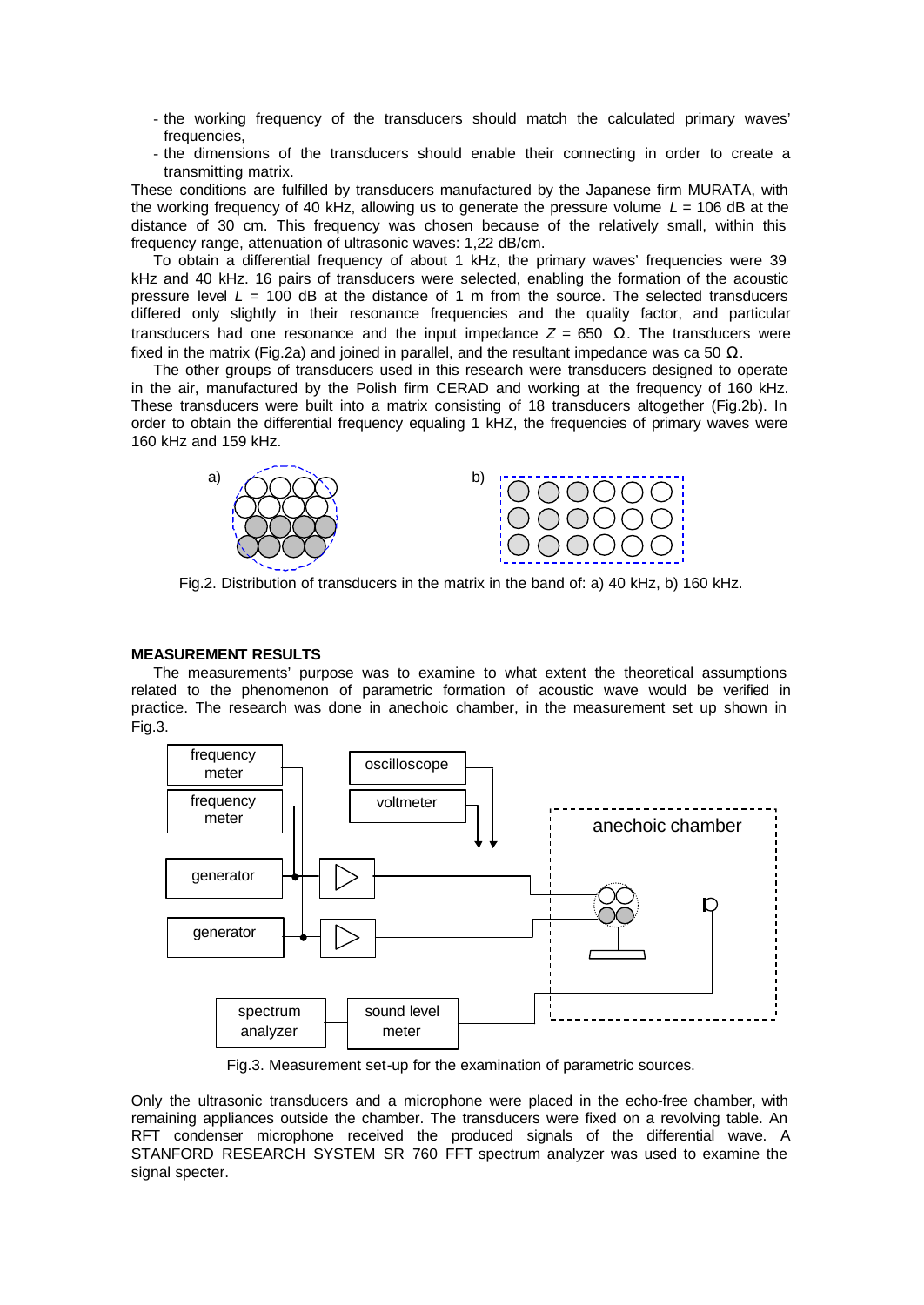Figure 4 shows the obtained dependence of the acoustic pressure level of the primary waves 40 kHz and 39 kHz and the differential wave on the distance from the source. Fig.5 shows the directional characteristics of the primary waves' sources and of the parametric source for the frequency of 1 kHz.



Fig.4. Dependence of the level of acoustic pressure of: a) the primary waves 40 kHz and 39 kHz on the distance from the source, b) the differential wave on the distance from the source.



Fig.5. Directional characteristic of: a) the primary waves sources, b) the parametric source for the frequency of 1 kHz.

Frequency characteristics are an important parameter for every source. The operating principle of parametric sources leads to the conclusion that their frequency characteristic depends directly on the characteristic of primary sources, which is confirmed by measurement results. Fig.6a presents the frequency characteristics of the matrix of transducers generating primary waves, whereas Fig.6b shows the frequency characteristic of the parametric transducer. It was obtained at the fixed primary wave frequency of 40 kHz and upon retuning the other primary component. The bandwidth (defined as a decibel decrease in the average level of acoustic pressure) is between 750 Hz and 4750 Hz and is proportional to the resultant transfer band of both sources of primary waves. It can be seen that even at relatively low frequencies of primary waves it is possible to obtain bands sufficient for the transmission of speech.



Fig.6. Frequency characteristic of: a) the primary waves sources, b) the parametric source.

Figure 7 shows the pressure level of the parametric wave source in the distance function for the frequency of 1 kHz (the primary waves' frequencies were 160 kHz and 159 kHz), and the